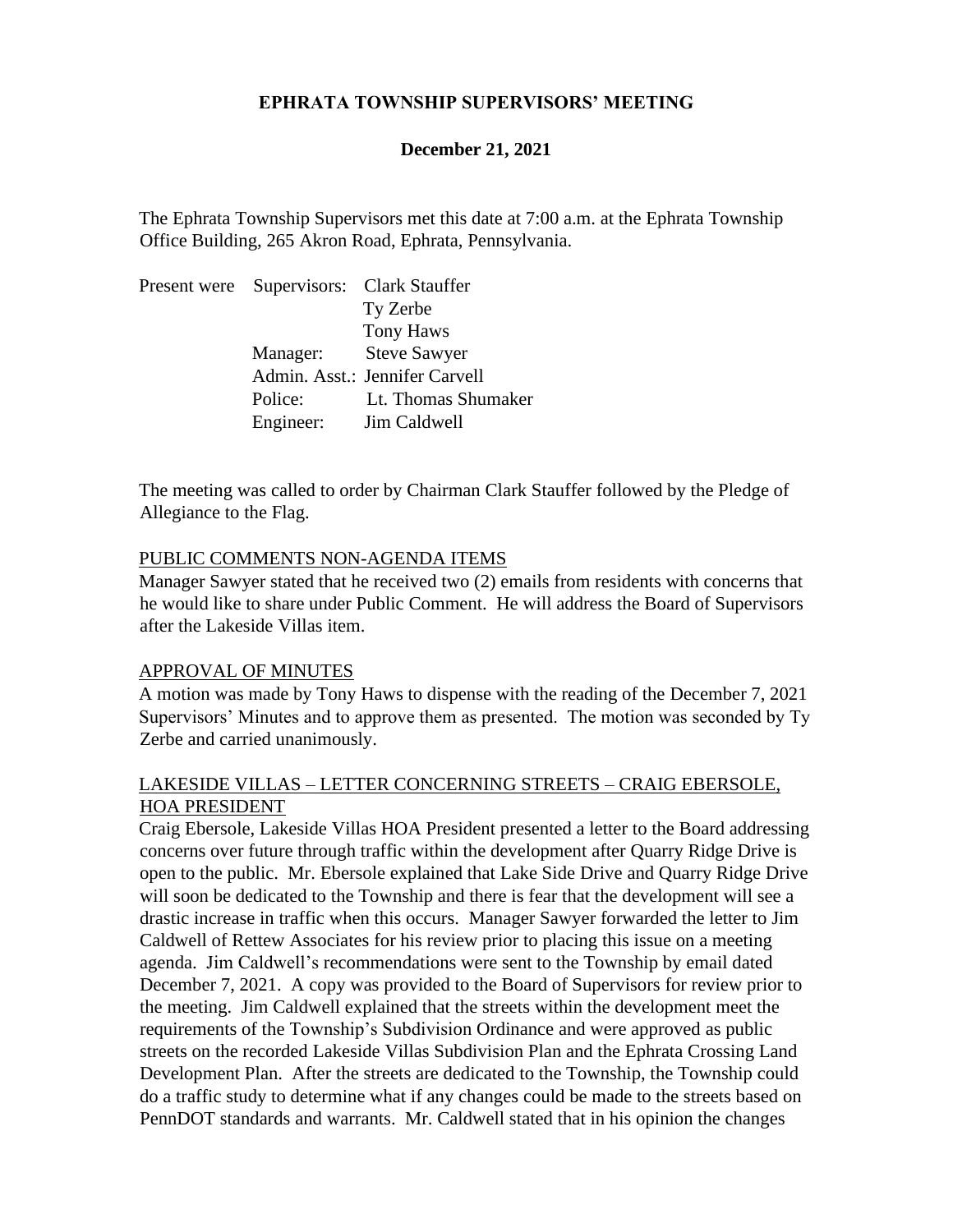## *December 21, 2021 Supervisors' Meeting minutes continued*

suggested in Mr. Ebersole's letter would not meet PennDOT requirements. It was discussed that the HOA could hire an attorney and/or engineer to explore what would be required to change Lakeside Drive and Quarry Ridge Drive to private streets. It was discussed that this would be a very difficult and expensive process for the HOA to pursue. The developer of Ephrata Crossings and the owners of the hotel would also need to be involved in this process. An attorney would need to investigate what the parties would need to approve the change from a public to private streets and an engineer would have to be hired to revise the recorded subdivision and land development plans. Mr. Ebersole stated that he is aware how difficult this process would be. He thanked the Board for their time and stated that he will discuss it with the residents of Lakeside Villas to determine if the HOA would like to pursue this further. No action was taken at this time.

## PUBLIC COMMENTS NON-AGENDA ITEMS

Manager Sawyer stated that he received two emails over the weekend from residents with concerns regarding the upcoming Comcast work in the Summerlyn Green Development. Comcast is planning to install underground conduit and fiber optic cable lines throughout the development. PA One Calls have been submitted by the Comcast contractor and the utility companies have marked their underground utilities. The residents were upset because they were not notified of Comcast's plans and were not provided with contact information to express their concerns. Manager Sawyer stated that Comcast has installed underground lines in approximately ten different developments so far in Ephrata Township. One of the conditions imposed by the Township is that Comcast (or their contractors) place door hangers within developments prior to starting any work within a development so that residents are informed. Manager Sawyer stated that this obviously was not done and has contacted Keith Allridge, Comcast Construction Coordinator and Eric Wilden, Comcast Sr. Manager, Government & External Affairs to discuss this issue as well as other issues currently going on in the Eastbrooke Development. The Board was given a copy of an email response from Mr. Wilden stating Comcast will do everything possible to make the remainder of the work in Ephrata Township as problem free as possible for the residents.

There were no additional public comments to be brought before the Board.

A motion was made by Tony Haws to close the Public Comment Period. The motion was seconded by Ty Zerbe and carried unanimously.

## **Police Department – Monthly Report.**

Lieutenant Shumaker provided the Supervisors with a summary of the calls for service within Ephrata Township for the month of November totaling 342 incidents. There were 9 arrests and 21 traffic citations. The monthly report was provided to the Township and will be kept on file in the office.

In addition, a report of accidents at the Diversion Diamond was provided. The diversion diamond has lessoned the number of accidents in that area of the Township.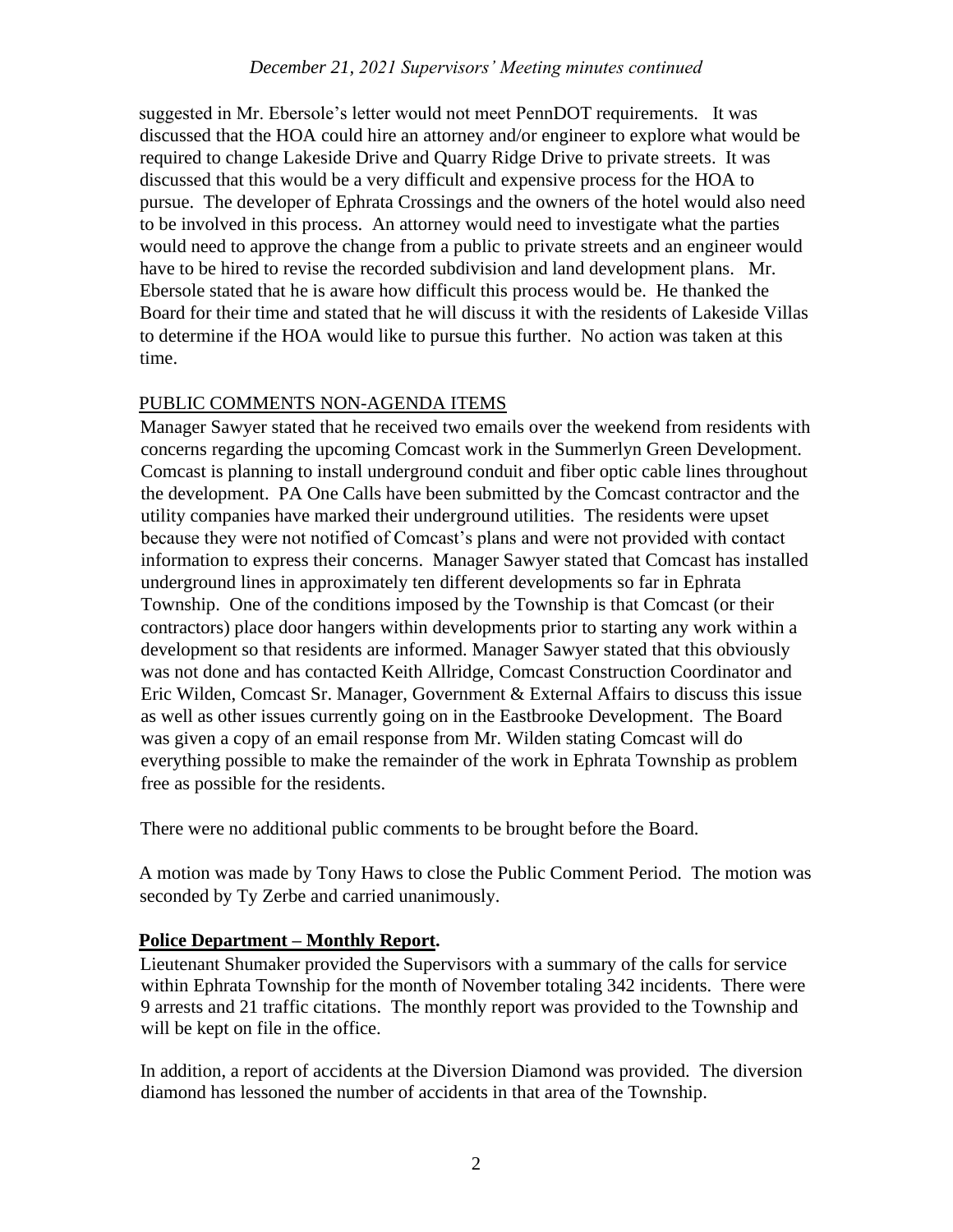# **Manager Steve Sawyer**

• **Resolution – Vacating Carpenter Road.** The Board of Supervisors were provided with a Resolution authorizing and approving an agreement and the form thereof among Warwick Township, Ephrata Township, Clay Township, Kevin Weaver and Charlene Weaver, Emory H. Martin and Eva Jane Martin, and Paul E. Zimmerman and Brenda J. Zimmerman with respect to the vacation and abandonment of Carpenter Road which Agreement sets forth appropriate and necessary covenants and agreements of said parties; specifying the matters required by the Intergovernmental Cooperation Law; authorizing and directing execution, attestation and delivery of said agreement on behalf of this Township and authorizing and directing other necessary and proper action. Manager Sawyer stated that all parties are in agreeance to the proposed vacation of Carpenter Road and recommended approval.

A motion was made by Ty Zerbe approving the Resolution authorizing and approving an agreement and the form with respect to the vacation and abandonment of Carpenter Road as presented and recommended by staff. The motion was seconded by Tony Haws and carried unanimously.

• **Tommy's Car Wash – DEP Planning Module Exemption**. Manager Sawyer notified the Board of Supervisors that Tommy's Car Wash is requesting the Township approve a DEP Planning Module Exemption for their project. Manager Sawyer recommended approval of the DEP Planning Module Exemption as presented.

A motion was made by Tony Haws to approve the execution of the DEP Planning Module Exemption as presented. The motion was seconded by Ty Zerbe and carried unanimously.

• **Sycamore Acres Park – Tree Trimming Proposal.** Estimates were received to trim and clean up around 43 white pines and spruce trees at the Sycamore acres Park. The trees were planted by the developer as a requirement of the subdivision plan approved by the Township in 1993. The trees are overgrown making it difficult to mow and maintain the area around them. The trees were required as a buffer between the residential properties and the township park. It was discussed that the trees behind two single family homes are really not needed for a buffer. After discussion, staff was directed to send letters to the two owners of the singlefamily homes to get their input before any decisions are made. Ty Zerbe also suggested that the Board members go out to look at the trees before a decision is made.

A motion was made by Ty Zerbe to table a decision regarding the Sycamore Acres Park trees. The motion was seconded by Tony Haws and carried unanimously.